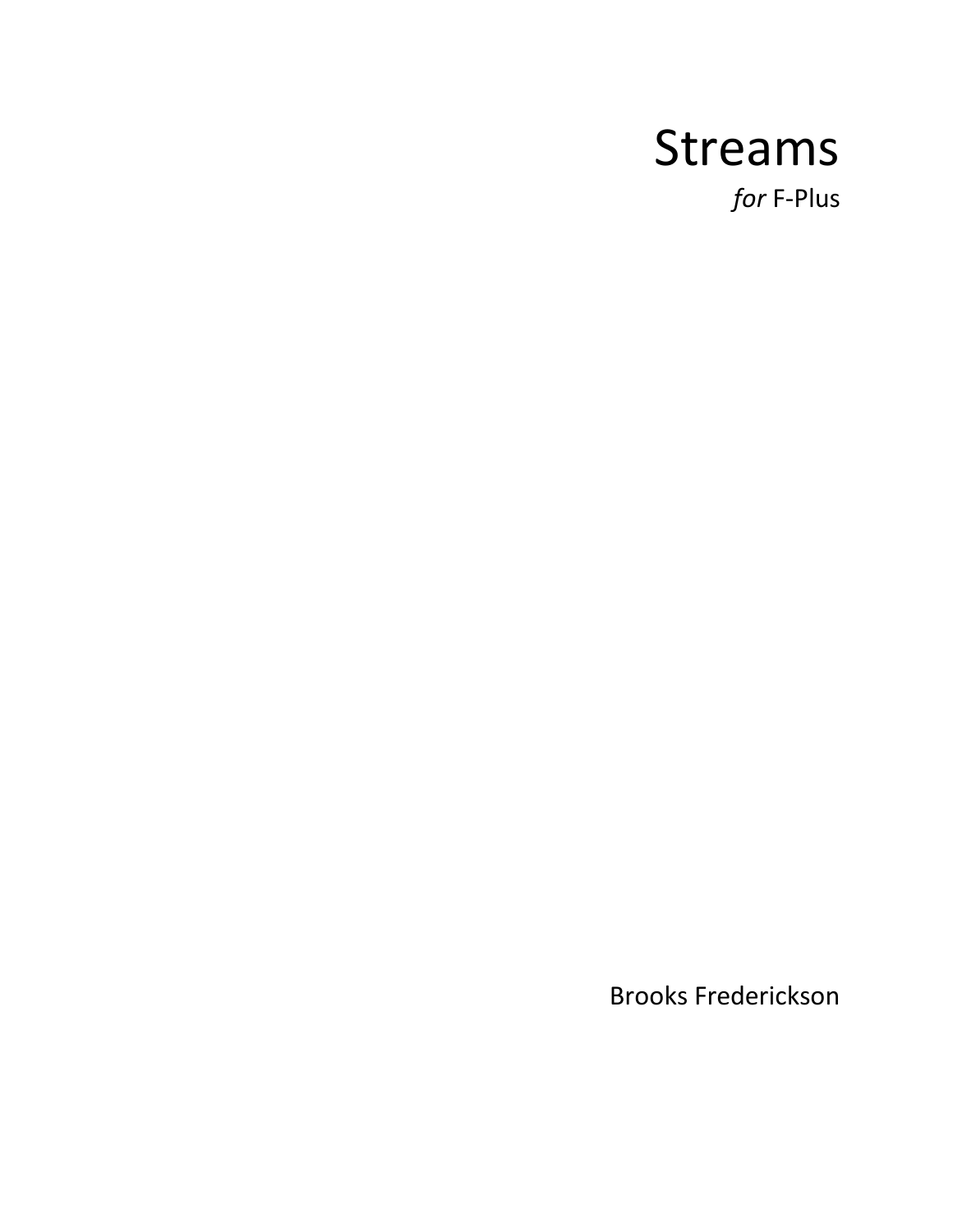## - Streams –

Directions:

All three players have recorders that are preloaded with audio files. Performers intermittently playback, pause, and loop the audio files. Along with manipulations of the recorders, performers scrape metal objects (almglocken, opera gong, triangle) with metal triangle beaters.

Performers coordinate the moves between sections, but do not coordinate the material within sections.